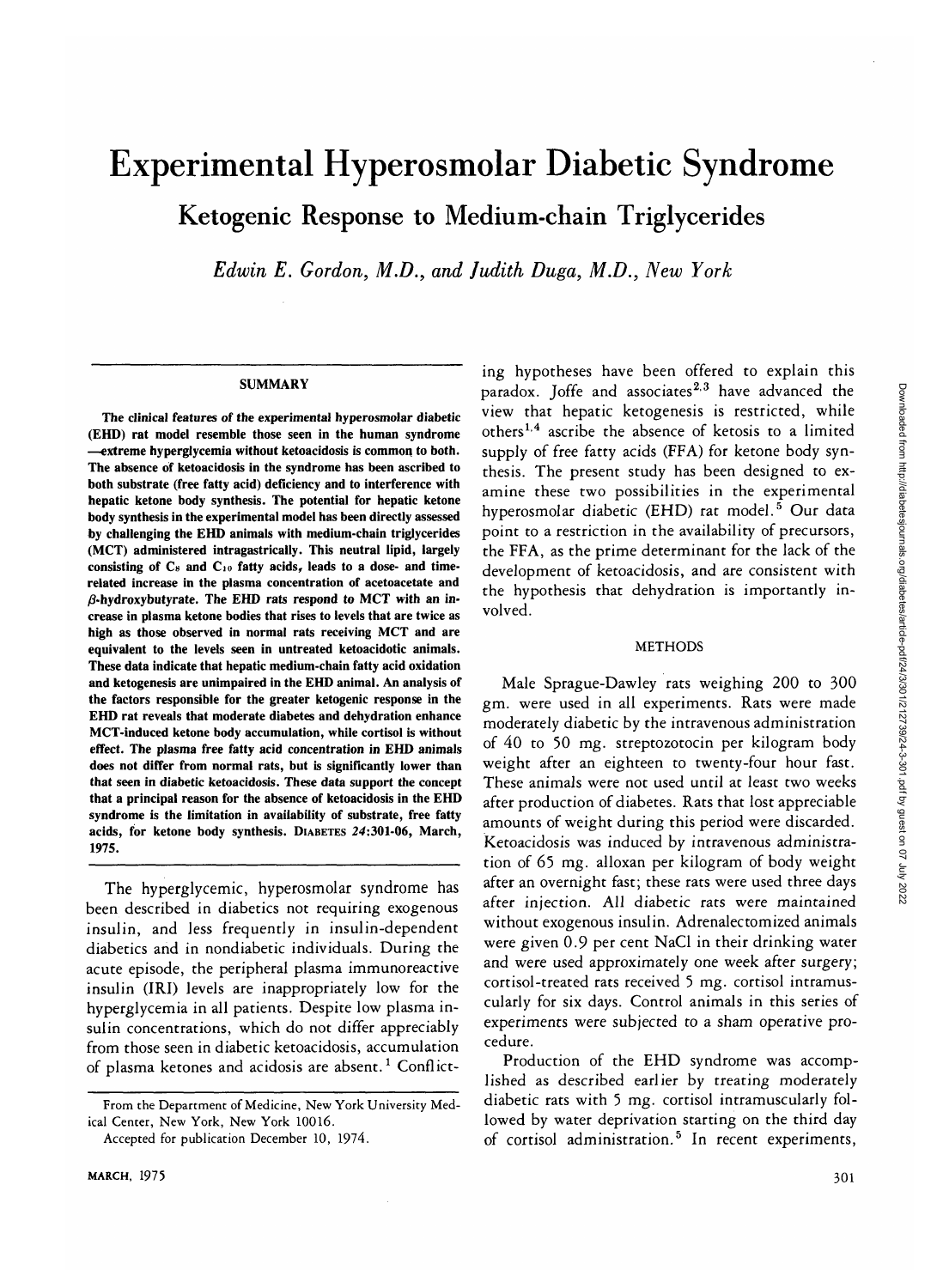more consistent production of the EHD syndrome was induced by withdrawing water on the first day of cortisol administration. Figure 1 shows the plasma and urine glucose values during development of the syndrome using this protocol. Plasma glucose concentrations in the 1,000 mg. per 100 ml. range were generally observed between forty and sixty hours after initiation of cortisol treatment and dehydration. Urine glucose in the twelve hours before dehydration and cortisol administration was  $6.38 \pm 0.05$  gm.; diminution of glucosuria occurred concomitantly with a marked decrease in urine volume. Medium-chain triglyceride (MCT) in undiluted form was given by gastric instillation with a metal cannula. The fatty acids of MCT are principally of  $C_8$  and  $C_{10}$  chain length ( $>94$  per cent) and less than 6 per cent fatty acids are of chain length  $C_6$  and  $C_{12}$ .

Periodic plasma glucose concentrations were done at indicated times on tail vein blood. Plasma and urine glucose were assayed either with the Beckman glucose analyzer or with Glucostat reagent. At the end of each experiment, heparinized blood was obtained either by cardiac puncture of the anesthetized animal



FIG. 1. **Plasma and urine glucose concentrations in waterdeprived, diabetic rats receiving cortisol. Each value represents the mean ± S.E. of determinations in at least four animals. The forty-eight hour value actually represents plasma glucose concentrations obtained at the time of sacrifice; the mean time of sacrifice after initiation of cortisol administration and water deprivation was forty-nine hours. The standard error for urine glucose was less than ± 0.1 gm. per twelve hours unless indicated.**

(ether) or following decapitation from the carotid and jugular vessels. The formed elements of the blood were immediately separated by centrifugation. A protein-free filtrate of the plasma was prepared without delay by addition of cold perchloric acid. The filtrate was then titrated with KOH to pH 7.0 with an automatic burette. Acetoacetate and  $\beta$ -hydroxybutyrate were determined on the neutralized filtrate using an enzymatic-spectrophotometric technic.<sup>6,7</sup> Plasma free fatty acids (FFA) were assayed by the colorimetric method of Lauwerys.<sup>8</sup>

The MCT oil was kindly supplied by Mead Johnson Laboratories, Evansville, Indiana, and streptozotocin from the Upjohn Company, Kalamazoo, Michigan. Glucostat was obtained from Worthington Biochemical Corporation.  $\beta$ -hydroxybutyrate dehydrogenase was purchased from Boehringer Mannheim Corporation and pyridine nucleotide from Sigma Chemical Company, St. Louis, Missouri.

# RESULTS

*Ketogenic effect of medium-chain triglyceride (MCT).* Medium-chain fatty acids (MCFA) are more effective precursors for ketone body synthesis in liver than long-chain fatty acids.<sup>9</sup> Although parenteral administration of MCFA has been shown to result in a modest elevation of plasma ketones in rats,<sup>10</sup> these fatty acids are not well tolerated. However, the MCFA esterified with glycerol and administered intragastrically as neutral lipid (MCT) are well tolerated and result in substantial production of ketone bodies, as manifested by an increase in the plasma ketone body concentration (figure 2). The levels of plasma ketone bodies attained is dependent upon the amount of MCT administered. After 2.5 ml. of MCT, a peak concentration of approximately 3 mEq. of ketone bodies (sum of acetoacetate and  $\beta$ -hydroxybutyrate) per liter is reached after ninety minutes, and then the level falls. Doubling the administered dose to 5.0 ml. results in approximately twice as high plasma ketone body levels at ninety minutes with a plateauing effect thereafter. In all subsequent experiments 5.0 ml. of MCT has been given intragastrically with plasma sampling at ninety minutes after administration.

*Lipid metabolism in the EHD rat.* The plasma FFA, the immediate precursors of hepatic ketone body production, are significantly lower  $(p<0.001)$  in the EHD than in the ketoacidotic animal; the mean plasma FFA concentration in EHD rats is identical to that found in control, nondiabetic rats (figure 3).

After MCT is administered to EHD rats, an enor-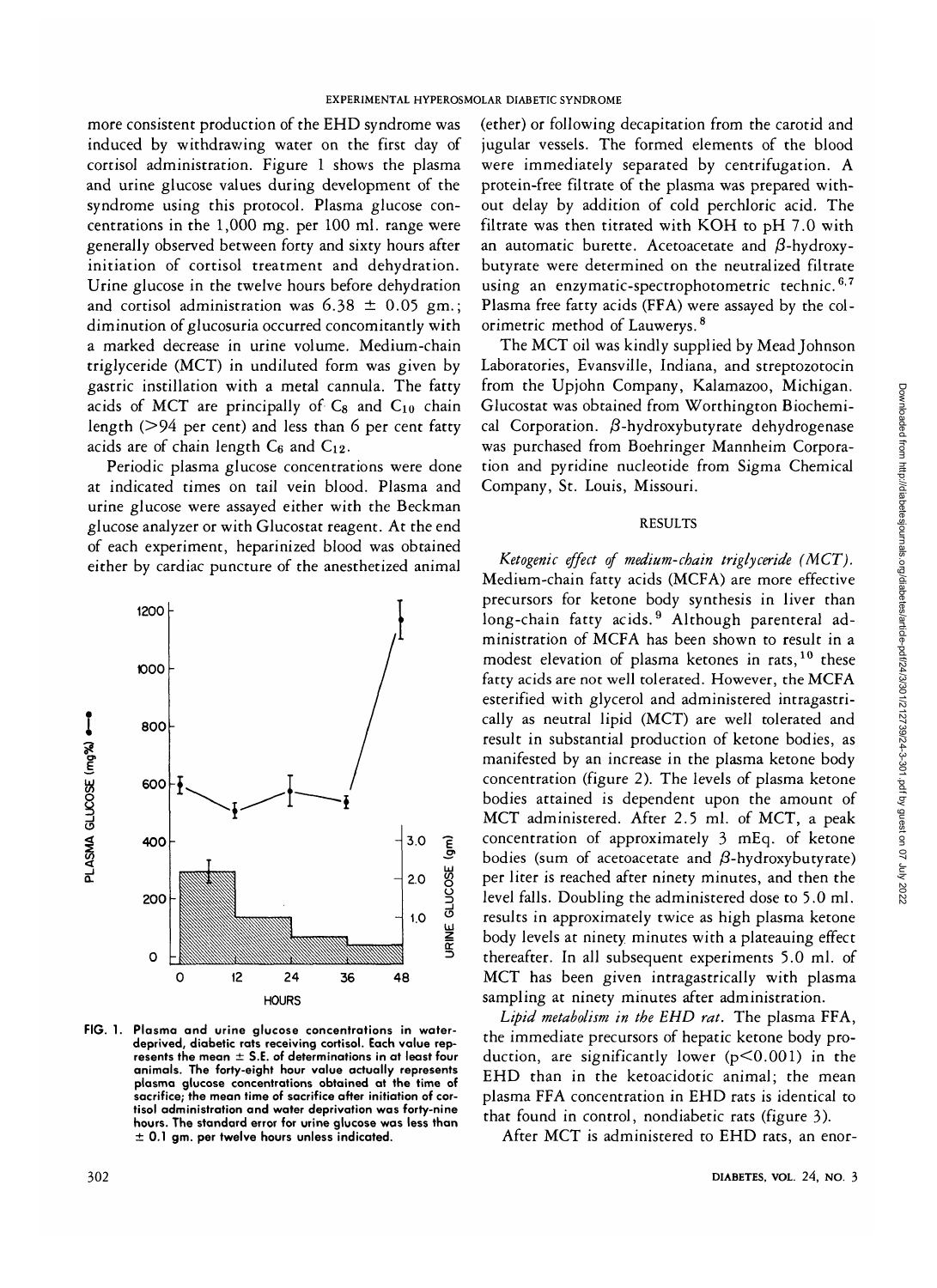

tered intragastrically on the sum of plasma acetoacetate and  $\beta$ -hydroxybutyrate in normal rats. Each value repreand private *x* but in normal rate can be represented. **sents the mean ± S.E. response of at least five rats.**

mous increase in plasma ketone bodies is observed (figure 4). The plasma ketones of EHD rats so treated reached levels that are approximately twice those ob-



**FIG. 3. The plasma free fatty acids (FFA) in normal, EHD and** mean values  $\pm$  S.E. of the number of animals in each group indicated in parentheses. **group indicated in parentheses.**



**FIG. 4. The basal plasma ketone body concentration (sum of acetoacetate and /3-hydroxybutyrate) in normal, EHD and ketoacidotic rats and the ketone body response to MCT (5 ml. intragastrically) in normal and EHD rats. The values represent the means ± S.E.; the number of rats in each group is indicated in parentheses. The p values indicate statistically significant differences between experimental and normal animals.**

served in normal rats receiving MCT and are equivalent to the plasma concentration seen in untreated ketoacidotic rats. These data clearly demonstrate that the EHD rats have the potential for a high rate of ketone body synthesis.

*Effects of diabetes, dehydration, and cortisol on MCTinduced ketosis.* Development of the experimental EHD syndrome is accomplished by dehydrating the cortisol-treated, moderately diabetic rat. For this reason, the influence of each of these states on MCTinduced ketosis has been examined (figure 5). MCT administration to moderately diabetic rats and to nondiabetic rats that have been water deprived for three days results in a significantly higher level of ketone bodies than in the plasma of normal rats. In contrast, nondiabetic, cortisol-treated rats respond to MCT administration with a rise in plasma ketone body levels to the same extent as control animals. Additional support for an absence of a cortisol effect of MCT-induced ketosis is derived from experiments with adrenalectomized rats. Neither the acetoacetate levels nor the  $\beta$ -hydroxybutyrate levels are significantly altered by cortisol deficiency or by cortisol excess after MCT administration (figure 6).

# DISCUSSION

The extreme hyperglycemia and the absence of ketoacidosis in the EHD syndrome suggest a profound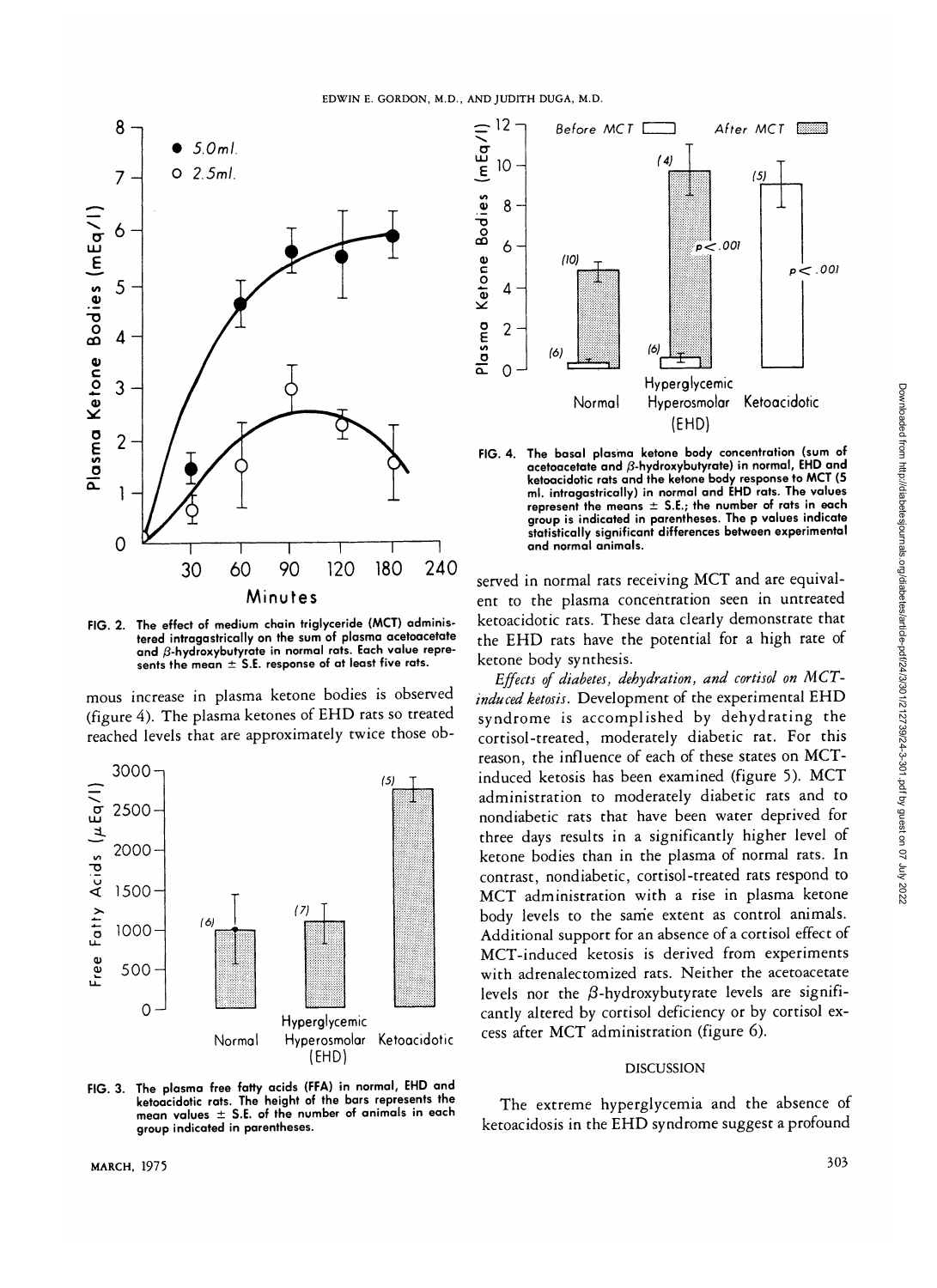

**FIG. 5. The effect of MCT on the plasma concentration of ketone bodies (sum of acetoacetate and /3-hydroxybutyrate) in normal, moderately diabetic, water-deprived (three days) normal, and cortisol-treated (5 mg. intramuscularly x 3 days) rats. The number of animals in each group is indicated in parentheses. The values for total plasma ketone bodies did not differ significantly between any of the groups prior to MCT administration. The levels of significance between normal and other groups after MCT administration are indicated by the "p" values.**

alteration of carbohydrate metabolism without a concomitant, clinically apparent, disturbance in the handling of lipids. Since adipose tissue is known to be extremely responsive to small amounts of insulin, it has been suggested that there is adequate peripheral insulin to inhibit the release of FFA from adipose tissue.<sup>4,11</sup> However, carefully controlled studies in human subjects $^1$  and in a hyperosmolar rat model $^3$ have failed to demonstrate a difference in the concentration of plasma IRI between the ketoacidotic or-



**FIG. 6. Cortisol and plasma ketone body values after MCT administration. The cortisol treated animals received 5 mg. cortisol intramuscularly for three days. The values represent the mean ± S.E. of at least six rats in each group.**

ganism where there is a very high concentration of FFA and the hyperglycemic, hyperosmolar state where the FFA concentration is normal (figure 3). Elevated FFA concentrations have been reported in two clinical studies.<sup>2,12</sup> In some cases, the data suggest that the syndrome might not have been "pure," but rather a combination of hyperglycemic hyperosmolar and diabetic ketoacidosis;<sup>2</sup> the calculated anion gap might be explained by elevated concentrations of plasma ketone bodies. These data point to a factor(s) other than insulin which restricts the release of FFA from adipose tissue in the hyperglycemic, hyperosmolar state.

On the basis of earlier experiments with an experimental rat model, we concluded that dehydration is an important etiologic factor for the development of the hyperglycemic, hyperosmolar syndrome.<sup>5</sup> In the diabetic rat, fluid restriction is required for the development of the syndrome. In man, fluid deprivation or excessive fluid loss is often a prominent feature of the history. The possibility that severe dehydration in and of itself could restrict ketone body formation by limiting substrate availability was introduced by Gerich et al.<sup>13</sup> They found that restriction of water blunted the elevation of plasma FFA and ketone bodies induced by fasting normal rats. Moreover, the plasma FFA response to epinephrine was markedly attenuated when rats were dehydrated. In other experiments, it was shown that adipose tissue from normal rats incubated in hypertonic media exhibited a depressed release of free fatty acids. Kuzuya et al.<sup>14</sup> have also observed similarities between insulin action and hypertonicity on certain metabolic activities. In normal human subjects, a ketogenic diet results in lower levels of serum ketones and decreased urinary ketone excretion when the subject's fluid intake is exerction when the subject's fiuld fiture is interpretation that the limited release of FFA in the hyperglycemic, hyperosmolar organism is due at least in part to dehydration and could be a determinant explaining the lack of ketosis. Emphasis should be given to the normal level of plasma FFA observed in the EHD syndrome since this indicates that adipose tissue has not been lipid depleted despite appreciable weight loss during development of the syndrome.

The absence of ketosis in the hyperosmolar state could be due to limited hepatic synthesis of ketone bodies. On the basis of indirect evidence, Joffe et al.<sup>3</sup> have reasoned along these lines. They observed equivalent levels of portal venous IRI levels in normoglycemic rats and in extremely hyperglycemic animals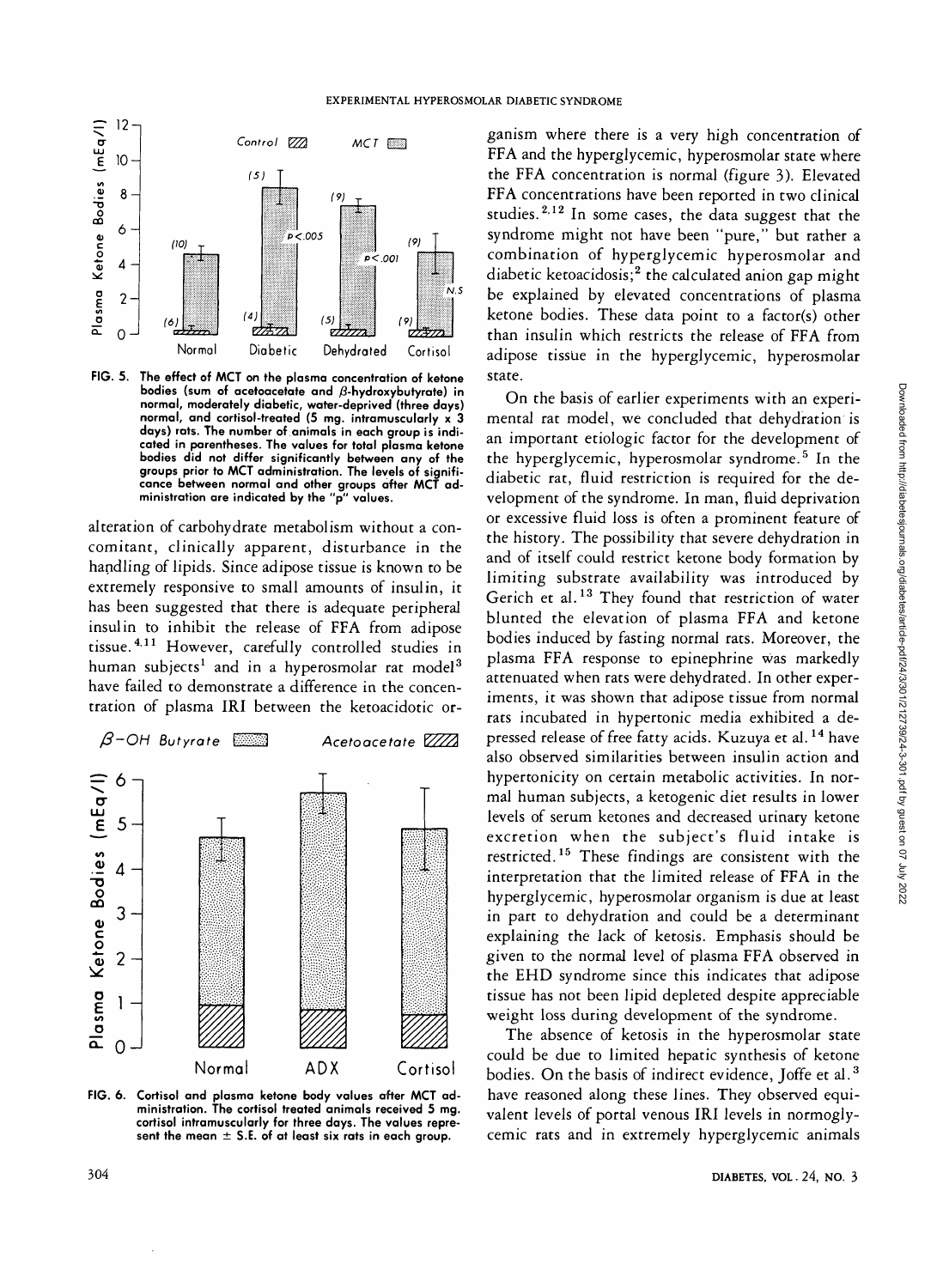together with a twofold increase in liver glycogen in the latter group. A direct assessment of ketone body synthesis in the hyperosmolar model has led us to conclude that ketogenesis proceeds at an enhanced rate when appropriate substrate is present.

MCFA are preferentially converted to ketone bodies rather than oxidized to CO<sub>2</sub> by isolated hepatic mitochondria.<sup>16</sup> The ketogenic potential of MCFA in intact rats<sup>10</sup> and in man<sup>17</sup> has also been observed. A common mitochondrial oxidative pathway is shared by both long-chain fatty acids (LCFA) and MCFA. More recent studies suggest a mechanism for the differential handling of LCFA and MCFA by the liver. Apparently the rate of LCFA oxidation is restricted by a complex mitochondrial transport mechanism involving the formation of an acyl carnitine derivative, while MCFA readily penetrate the mitochondrial membrane without undergoing intervening rate-limiting steps.<sup>18</sup> Moreover, an alternate pathway for LCFA, hepatic esterification with glycerol, is not open to MCFA. Triglycerides of MCFA composition lead to a modest elevation of plasma ketones in normal man and an even greater increase in noninsulin-dependent diabetics; the triglycerides composed of LCFA are without effect on plasma ketones.<sup>19,20</sup> When an MCT load is presented to the gastrointestinal tract of rats, appreciable levels of ketone bodies appear in the plasma, and the response is dependent upon the amount administered (figure 2). Our data clearly show that the hyperosmolar rats are capable of synthesizing massive amounts of ketone bodies. The plasma levels are about twice those observed in controls. The increment of plasma ketone body concentration above control may be related to the state of dehydration or to lack of the well known carbohydrate-sparing effect of rack of the well known carbonydiate-sparing effect of Conceivably, the lower ketone body response to MCT in control rats could be due to inhibition of ketogenesis consequent to MCT-induced insulin release.<sup>9</sup> Blunting of the insulin response might be rerease. Brunting or the msumi response might be anticipated in the diabetic ra

The role of cortisol in ketone body metabolism is not clear. Data are available to suggest that cortisol either promotes $^{23,24}$  or inhibits $^{25,26}$  the development of ketosis. Our experiments (figure 6) do not support a role for cortisol in MCT-induced ketogenesis.

It is unlikely, although not proven, that enhanced oxidation of ketone bodies by peripheral tissues could account for the low levels of ketone bodies in the plasma of the unchallenged EHD animals. Peripheral ketone body utilization is an insulin-dependent

phenomenon. Since the peripheral IRI levels are low in the EHD animal, one would anticipate a decreased rate of ketone body oxidation and an elevation of plasma ketone bodies rather than the observed low levels.

### ACKNOWLEDGMENT

This investigation was supported in part by the Health Research Council of the City of New York, Contract No. U-2326, the New York Heart Association, and the New York Diabetes Association.

Edwin E. Gordon is a Career Scientist of the Health Research Council of the City of New York under contract 1-551.

The authors are grateful to Drs. Medhat Girgis and Leonard J. Levy, and to Mr. Robert Ferris for their contributions to this work.

### **REFERENCES**

'Gerich, J.E., Martin, M.M., and Recant, L.: Clinical and metabolic characteristics of hyperosmolar nonketotic coma. Diabetes 20:228-38, 1971.

<sup>2</sup>Vinik, A., Seftel, H., and Joffe, B.I.: Metabolic findings in hyperosmolar nonketotic diabetic stupor. Lancet 2 :797-99, 1970.

<sup>3</sup>Joffe, B.I., Seftel, H.C., Goldberg, R., Van As, M., Krut, L., and Bersohn, I.: Factors in the pathogenesis of experimental nonketotic and ketoacidotic diabetic stupor. Diabetes*22*:653-57, 1973.

<sup>4</sup>Arieff, A.I., and Carroll, H.J.: Hyperosmolar nonketotic coma with hyperglycemia: Abnormalities of lipid and carbohydrate metabolism. Metabolism 20:529-38, 1971.

5 Bavli, S., and Gordon, E.E.: Experimental diabetic hyperosmolar syndrome in rats. Diabetes 20:92-98, 1971.

<sup>6</sup>Mellanby, J., and Williamson, D.H.: Acetoacetate. In Methods of Enzymatic Analysis, H.U. Bergmeyer, Ed. New York and London, Academic Press, 1963, pp. 454-58.

<sup>7</sup>Williamson, D.H., and Mellanby, J.: D-(-)- $\beta$ -Hydroxybutyrate. *In* Methods of Enzymatic Analysis, H.U. Bergmeyer, Ed. New York and London, Academic Press, 1963, pp. 459-61.

<sup>8</sup>Lauwerys, R.R.: Colorimetric determination of free fatty acids. Anal. Biochem. 32:331-33, 1969-

<sup>9</sup>Greenberger, N.J., and Skillman, T.G.: Medium-chain triglycerides. Physiologic considerations and clinical implications. N. Engl. J. Med. 280:1045-57, 1969.

10Walker, C.O., McCandless, D.W., McGarry, J.D., and Shenker, S.: Cerebral energy metabolism in short-chain fatty acid-induced coma. J. Lab. Clin. Med. 76:569-83, 1970.

<sup>11</sup>McCurdy, D.K.: Hyperosmolar hyperglycemic nonketotic diabetic coma. Med. Clin. N. A. 54:683-99, 1970.

<sup>12</sup>Watkins, P.J., Hill, D.M., Fitzgerald, M.G., and Malins, J.M.: Ketonemia in uncontrolled diabetes mellitus. Br. Med. J. 4:522-25, 1970.

<sup>13</sup>Gerich, J., Penhos, J.C., Gutman, R.A., and Recant, L.: Effect of dehydration and hyperosmolarity on glucose, free fatty acid and ketone body metabolism in the rat. Diabetes*22* :264-71, 1973.

14Kuzuya, T., Samols, E., and Williams, R.H.: Stimulation

MARCH, 1975 305